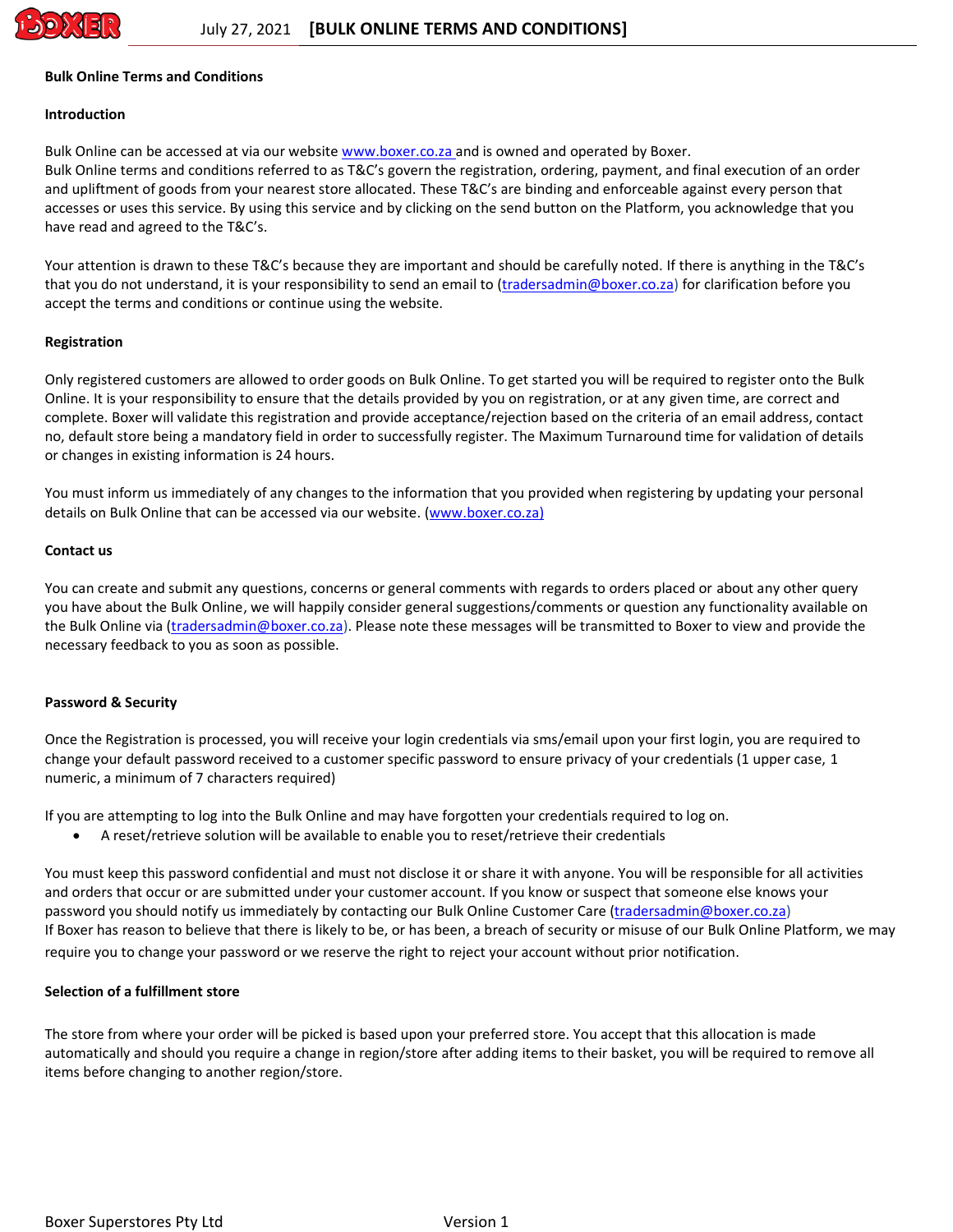

### **Building of Basket**

You can select items and quantities from the catalogue for your Basket. The minimum value of your order is R3000.00. Once you confirm your basket, you will be prompted to select your store for collection. Your order will be processed and confirmed from a central point [\(tradersadmin@boxer.co.za\)](mailto:tradersadmin@boxer.co.za)

You will be able to amend your basket prior to checkout but you will not be able to amend your order post checkout. We will issue you with a system generated order number to assist in the following up of an order at any time using the following email address [\(tradersadmin@boxer.co.za](mailto:tradersadmin@boxer.co.za)

Once the basket has been prepared in store you will be notified the date on which you will be to collect your basket and facilitate the payment of the order.

Boxer will not be held liable or responsible for any impacts related to the amendments, particularly with respect to stock availability or store selection and pricing.

## **Payment Options**

- 1. In Store Payment, if you decide to utilize this option this will be facilitated at point of sale.
- 2. EFT Payment
	- a) If you decide to utilize this option you will be required to submit proof of payment and this must be sent to the Boxer [\(tradersadmin@boxer.co.za\)](mailto:tradersadmin@boxer.co.za)
	- b) Note if EFT Option is selected Boxer requires 72 hours to validate this payment prior to processing your order to store for picking and collection.

### **Turnaround time for Order Execution:**

Please note there is standard 72 Hours turnaround time that is required to validate process and execute your order, if this is a payment instore option and is subject to stock availability. If an EFT Payment type is selected, kindly note a further 72 Hours is required in order to validate payment reflection into the Boxer Bank account.

### **Product information and images**

Images are provided to help you recognize products. Due to certain imagery quality these may not always reflect exactly the item or pack you receive. Please note that these images should not be used to determine size or volume - please refer to the product information contained in the description and any other additional information as is made available on Bulk Online.. Boxer will endeavour to make as much product related information available as possible.

## **Validation of Order and Collection**

It is your responsibility to check the invoice against the goods at collection. Goods must be signed for upon collection, by yourself, or by a nominated representative who must be aged 18 or above. Under no circumstances will goods be left unattended or released to anybody below the age of 18. If you fail to collect your order within a reasonable time limit of 24 Hours after the confirmed collection date the order will be cancelled off system.

Please note you will not be able to add or remove items to and from your order at the store. If you require adding or removing an item this will be managed by the Bulk Online Team only.

### **Stock Availability**

Only items indicated as available on Bulk Online can be purchased. Items stocked in stores but not indicated as available on Bulk Online, do not form part of Bulk Online and therefore cannot be ordered. We will not pick items not available on our Platform even if they are requested through any special instruction available as part of the ordering process. Due to the fact that we carefully choose your goods in store, we may occasionally run out of stock before we can update our stock availability. We endeavor to keep this to a minimum, and keep you updated at all times to select different 'substitution' options in the event that we are unable to fulfil your original request.